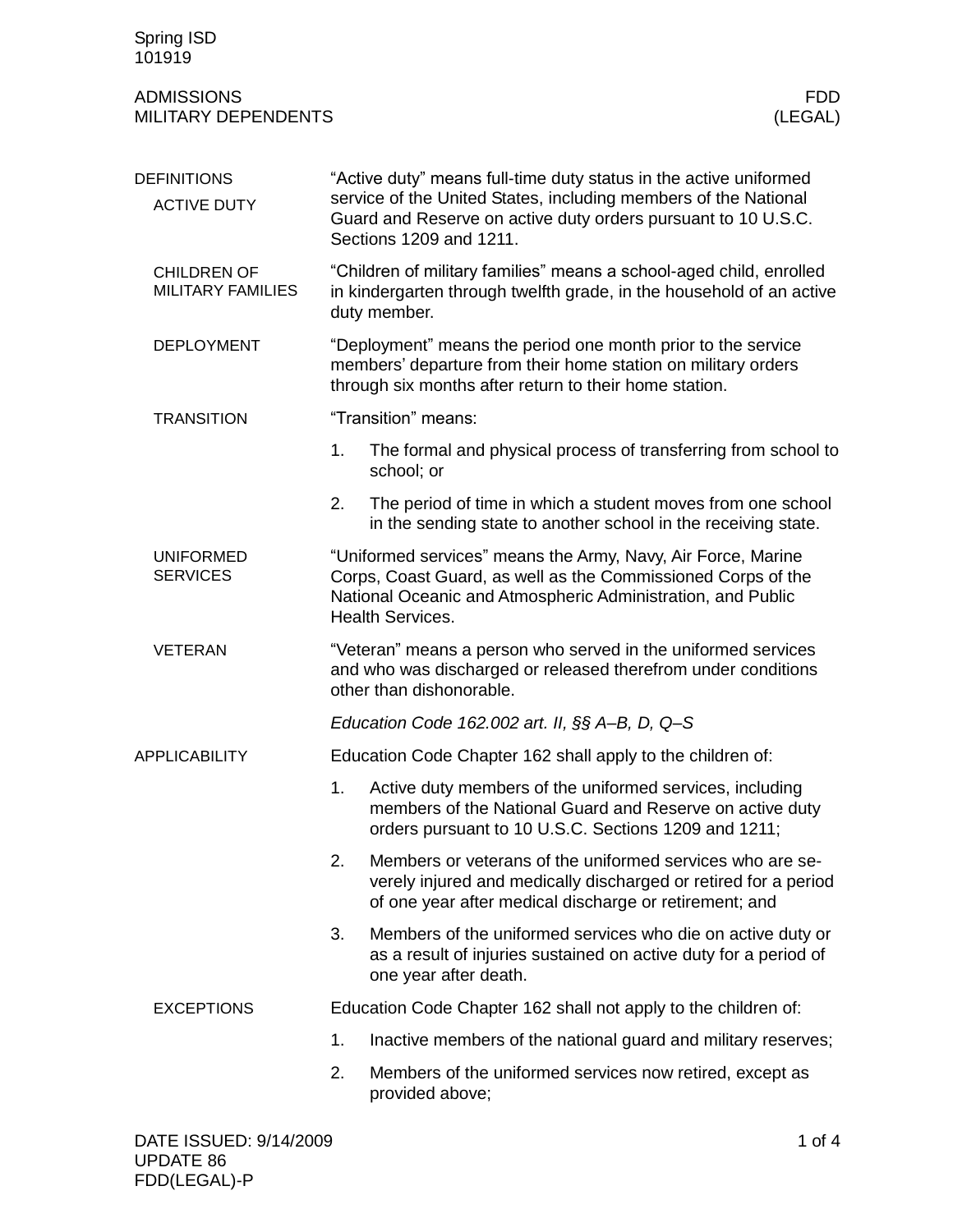## ADMISSIONS FDD **MILITARY DEPENDENTS**

|                                                                 | 3.                                                                                                                                                                                                                                                                                                                               | Veterans of the uniformed services, except as provided<br>above; and                                                                                                                                                                                                                                                                                                                                                                                                                                                                                                                                          |  |
|-----------------------------------------------------------------|----------------------------------------------------------------------------------------------------------------------------------------------------------------------------------------------------------------------------------------------------------------------------------------------------------------------------------|---------------------------------------------------------------------------------------------------------------------------------------------------------------------------------------------------------------------------------------------------------------------------------------------------------------------------------------------------------------------------------------------------------------------------------------------------------------------------------------------------------------------------------------------------------------------------------------------------------------|--|
|                                                                 | 4.                                                                                                                                                                                                                                                                                                                               | Other U.S. Department of Defense personnel and other fed-<br>eral agency civilian and contract employees not defined as<br>active duty members of the uniformed services.                                                                                                                                                                                                                                                                                                                                                                                                                                     |  |
|                                                                 | Education Code $162.002$ art. III, $\S$ § A, C                                                                                                                                                                                                                                                                                   |                                                                                                                                                                                                                                                                                                                                                                                                                                                                                                                                                                                                               |  |
| <b>ELIGIBILITY FOR</b><br><b>ENROLLMENT</b>                     | Special power of attorney, relative to the guardianship of a child of<br>a military family and executed under applicable law, shall be suffi-<br>cient for the purposes of enrollment and all other actions requiring<br>parental participation and consent.                                                                     |                                                                                                                                                                                                                                                                                                                                                                                                                                                                                                                                                                                                               |  |
| <b>CONTINUED</b><br><b>ATTENDANCE</b>                           | A transitioning military child, placed in the care of a non-custodial<br>parent or other person standing in loco parentis who lives in a ju-<br>risdiction other than that of the custodial parent, may continue to<br>attend the school in which the child was enrolled while residing<br>with the custodial parent.            |                                                                                                                                                                                                                                                                                                                                                                                                                                                                                                                                                                                                               |  |
|                                                                 | Education Code 162.002 art. VI, § A                                                                                                                                                                                                                                                                                              |                                                                                                                                                                                                                                                                                                                                                                                                                                                                                                                                                                                                               |  |
| <b>EDUCATION RECORDS</b><br><b>UNOFFICIAL</b><br><b>RECORDS</b> |                                                                                                                                                                                                                                                                                                                                  | In the event that official education records cannot be released to<br>the parents for the purpose of transfer, the custodian of the records<br>in the sending state shall prepare and furnish to the parent a com-<br>plete set of unofficial education records containing uniform informa-<br>tion as determined by the Interstate Commission. Upon receipt of<br>the unofficial education records, the District shall enroll and appro-<br>priately place the student based on the information provided in the<br>unofficial records pending validation by the official records, as<br>quickly as possible. |  |
| <b>OFFICIAL RECORDS</b>                                         | Simultaneous with the enrollment and conditional placement of the<br>student, the District shall request the student's official education<br>record from the sending district. Upon receipt of this request, the<br>sending district will process and furnish the official education<br>records to the District within ten days. |                                                                                                                                                                                                                                                                                                                                                                                                                                                                                                                                                                                                               |  |
|                                                                 | Education Code 162.002 art. IV, $\S$ $A$ -B                                                                                                                                                                                                                                                                                      |                                                                                                                                                                                                                                                                                                                                                                                                                                                                                                                                                                                                               |  |
| <b>TUITION</b>                                                  |                                                                                                                                                                                                                                                                                                                                  | The District shall be prohibited from charging tuition to:                                                                                                                                                                                                                                                                                                                                                                                                                                                                                                                                                    |  |
|                                                                 | 1.                                                                                                                                                                                                                                                                                                                               | A transitioning military child placed in the care of a non-<br>custodial parent or other person standing in loco parentis who<br>lives in a jurisdiction other than that of the custodial parent; or                                                                                                                                                                                                                                                                                                                                                                                                          |  |
|                                                                 | 2.                                                                                                                                                                                                                                                                                                                               | A student who is domiciled in another state and resides in<br>military housing that is located in the District but is exempt<br>from taxation by the District.                                                                                                                                                                                                                                                                                                                                                                                                                                                |  |
|                                                                 | Education Code 25.004, 162.002 art. VI, § A                                                                                                                                                                                                                                                                                      |                                                                                                                                                                                                                                                                                                                                                                                                                                                                                                                                                                                                               |  |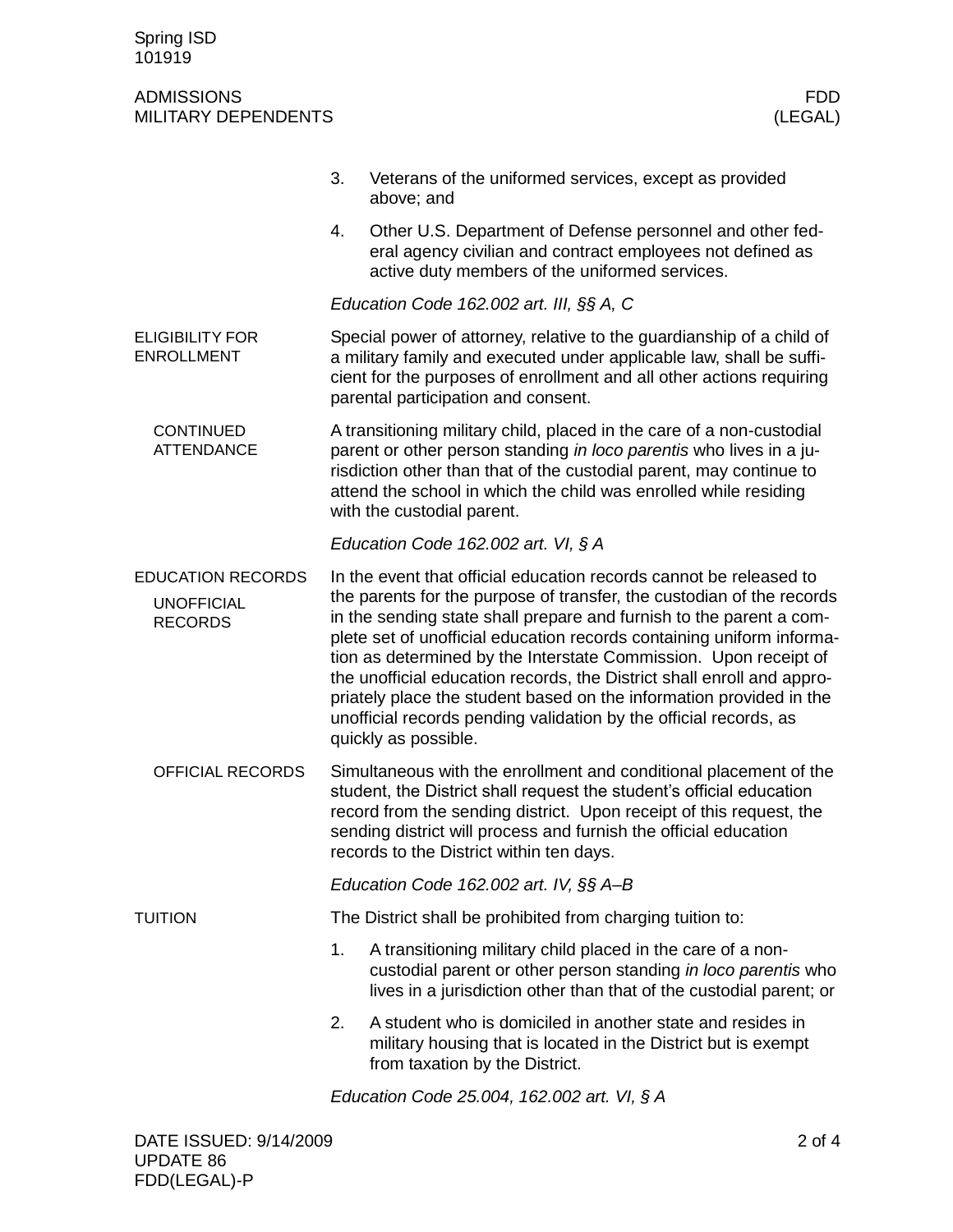| Spring ISD<br>101919                                     |                                                                                                                                                                                                                                                                                                                                                                                                                                                                                                                                                                                                                                                                                                                                                                                                                                                                            |  |  |
|----------------------------------------------------------|----------------------------------------------------------------------------------------------------------------------------------------------------------------------------------------------------------------------------------------------------------------------------------------------------------------------------------------------------------------------------------------------------------------------------------------------------------------------------------------------------------------------------------------------------------------------------------------------------------------------------------------------------------------------------------------------------------------------------------------------------------------------------------------------------------------------------------------------------------------------------|--|--|
| <b>ADMISSIONS</b><br>MILITARY DEPENDENTS                 | <b>FDD</b><br>(LEGAL)                                                                                                                                                                                                                                                                                                                                                                                                                                                                                                                                                                                                                                                                                                                                                                                                                                                      |  |  |
| <b>GRADE-LEVEL</b><br><b>PLACEMENT</b>                   | Students shall be allowed to continue their enrollment at grade lev-<br>el in the District commensurate with their grade level, including<br>kindergarten, from the sending district at the time of transition, re-<br>gardless of age. A student that has satisfactorily completed the<br>prerequisite grade level shall be eligible for enrollment in the next<br>highest grade level in the District, regardless of age. A student<br>transferring after the start of the school year shall enter the District<br>on his or her validated level from an accredited school in the send-<br>ing state. Education Code 162.002 art. IV, § D                                                                                                                                                                                                                                |  |  |
| <b>COURSE PLACEMENT</b>                                  | When the student transfers before or during the school year, the<br>District shall initially honor placement of the student in educational<br>courses based on the student's enrollment in the sending district<br>and/or educational assessments conducted at the sending district if<br>the courses are offered. Course placement includes but is not li-<br>mited to honors, international baccalaureate, advanced placement,<br>vocational, technical, and career pathways courses. Continuing<br>the student's academic program from the previous school and<br>promoting placement in academically and career challenging<br>courses should be paramount when considering placement. This<br>does not preclude the District from performing subsequent evalua-<br>tions to ensure appropriate placement and continued enrollment of<br>the student in the course(s). |  |  |
| <b>EDUCATIONAL</b><br><b>PROGRAM</b><br><b>PLACEMENT</b> | The District shall initially honor placement of the student in educa-<br>tional programs based on current educational assessments con-<br>ducted at the sending district or participation/placement in like pro-<br>grams in the sending state. Such programs include, but are not<br>limited to:                                                                                                                                                                                                                                                                                                                                                                                                                                                                                                                                                                          |  |  |
|                                                          | Gifted and talented programs; and<br>1.                                                                                                                                                                                                                                                                                                                                                                                                                                                                                                                                                                                                                                                                                                                                                                                                                                    |  |  |
|                                                          | 2.<br>English as a second language (ESL).                                                                                                                                                                                                                                                                                                                                                                                                                                                                                                                                                                                                                                                                                                                                                                                                                                  |  |  |
|                                                          | This does not preclude the District from performing subsequent<br>evaluations to ensure appropriate placement of the student.                                                                                                                                                                                                                                                                                                                                                                                                                                                                                                                                                                                                                                                                                                                                              |  |  |
| <b>WAIVERS</b>                                           | District administrative officials shall have flexibility in waiving<br>course/program prerequisites, or other preconditions for placement<br>in courses/programs offered in the District.                                                                                                                                                                                                                                                                                                                                                                                                                                                                                                                                                                                                                                                                                  |  |  |
|                                                          | Education Code $162.002$ art. V, $\S$ $\&$ A-B, D                                                                                                                                                                                                                                                                                                                                                                                                                                                                                                                                                                                                                                                                                                                                                                                                                          |  |  |
|                                                          |                                                                                                                                                                                                                                                                                                                                                                                                                                                                                                                                                                                                                                                                                                                                                                                                                                                                            |  |  |
|                                                          | <b>Other Related Policies:</b>                                                                                                                                                                                                                                                                                                                                                                                                                                                                                                                                                                                                                                                                                                                                                                                                                                             |  |  |

EHBAB — INDIVIDUALIZED EDUCATION PROGRAM (IEP) AND ARDS

EIF — GRADUATION